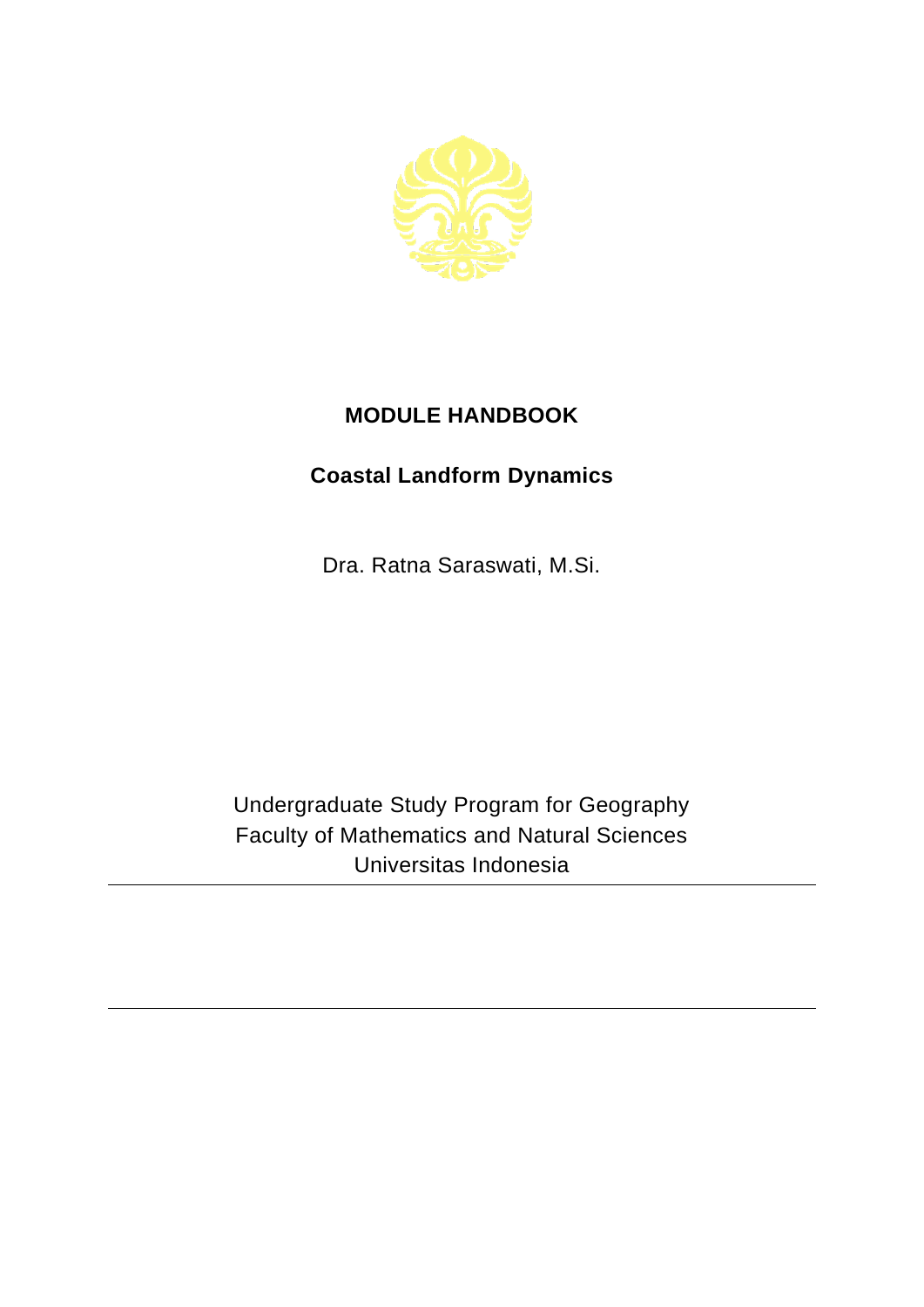| Module designation                                                 | <b>Coastal Landform Dynamics</b>                                                                                                                                                                                                                                                                                                                                                                                                                                                                                                                        |
|--------------------------------------------------------------------|---------------------------------------------------------------------------------------------------------------------------------------------------------------------------------------------------------------------------------------------------------------------------------------------------------------------------------------------------------------------------------------------------------------------------------------------------------------------------------------------------------------------------------------------------------|
| Semester(s) in which the module is<br>taught                       | Sixth (6th) Semester                                                                                                                                                                                                                                                                                                                                                                                                                                                                                                                                    |
| Person responsible for the module                                  | Dra. Ratna Saraswati, M.Si.                                                                                                                                                                                                                                                                                                                                                                                                                                                                                                                             |
| Lecturer                                                           | Dra. Ratna Saraswati, M.Si.<br>1.                                                                                                                                                                                                                                                                                                                                                                                                                                                                                                                       |
| Language                                                           | Bahasa Indonesia                                                                                                                                                                                                                                                                                                                                                                                                                                                                                                                                        |
| Relation to curriculum                                             | Elective                                                                                                                                                                                                                                                                                                                                                                                                                                                                                                                                                |
| Teaching methods                                                   | Student-centered Learning and combination with Cooperative Learning                                                                                                                                                                                                                                                                                                                                                                                                                                                                                     |
| Workload (incl. contact hours, self-<br>study hours)               | 1.<br>Lectures: 100 minutes per week per semester<br>2.<br>Assignment: 120 minutes per week per semester<br>Independent study: 120 minutes per week per semester<br>3.<br>Minutes x weeks x semester: 340 x 14 x 1 = 4760 minutes per<br>4.<br>semester<br>5.<br>Midterm Examination: 100 minutes per semester<br>Final Examination: 100 minutes per semester<br>6.<br>Total workload per semester: 4950 minutes / 82 hours 40 minutes<br>7.                                                                                                            |
| Credit points                                                      | $2$ (Two)                                                                                                                                                                                                                                                                                                                                                                                                                                                                                                                                               |
| Required and recommended pre-<br>requisites for joining the module | Principles and Perspective in Physical Geography<br>1.<br>System and Process of Physical Geography<br>2.                                                                                                                                                                                                                                                                                                                                                                                                                                                |
| Module objectives/intended learn-<br>ing outcomes                  | The learning achievement of this course is that students are able to<br>conduct spatial analysis of the coastal formation process and the<br>dynamics of existing coastal land. The learning method discussed and<br>trained is by interactive lectures and active learning through small group<br>discussions, case studies, and problem-based learning. The scope of the<br>study material in this course includes coastal forming material, the<br>processes that occur and the dynamics of the shape of the coastal land<br>produced by the process |
| Content                                                            | Describing coastal forming material<br>1.<br>Explaining the coastal formation process<br>2.<br>3.<br>Explaining and analyzing the form of the coastal land<br>Analyzing and synthesizing the form of coastal land and its use for<br>4.<br>human                                                                                                                                                                                                                                                                                                        |
| <b>Examination forms</b>                                           | $\overline{a}$                                                                                                                                                                                                                                                                                                                                                                                                                                                                                                                                          |
| Study and examination require-<br>ments                            | Individual Score (40%)<br>1.<br>Group and Presentation Score (10%)<br>2.<br>Mid Examination (20%)<br>3.<br>Final Examination (30%)<br>4.                                                                                                                                                                                                                                                                                                                                                                                                                |